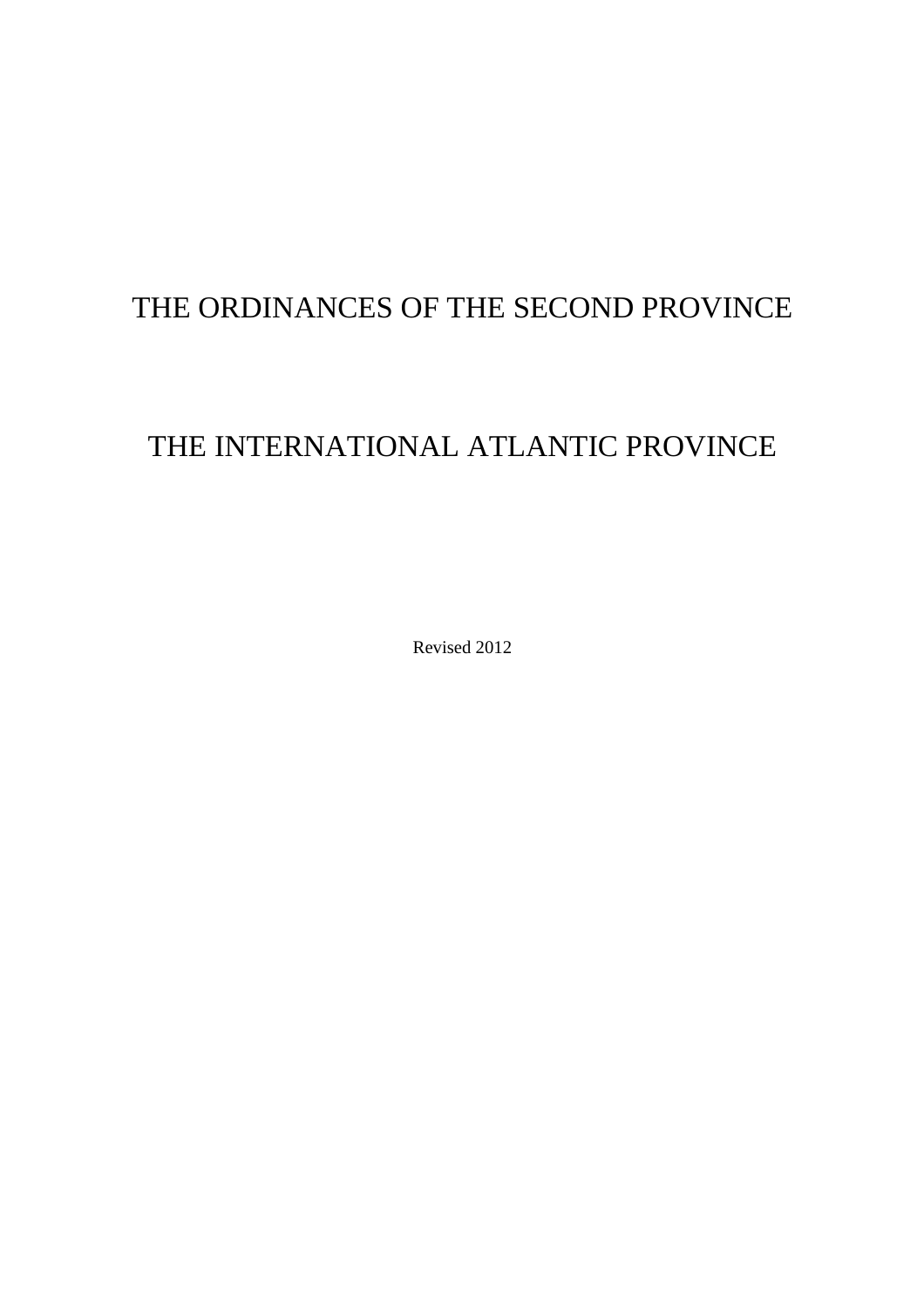# **TABLE OF CONTENTS**

| Ordinance    | Title                                                      | Page           |
|--------------|------------------------------------------------------------|----------------|
| I            | THE NAME AND COMPOSITION OF THE PROVINCE                   | 3              |
| $\mathbf{I}$ | ACKNOWLEDGEMENT OF ACCEDENCE AND LIMITATION                | 3              |
| III          | THE PROVINCIAL SYNOD                                       | 4              |
| IV           | THE PROVINCIAL HOUSE OF BISHOPS                            | 6              |
| V            | THE PROVINCIAL HOUSE OF DEPUTIES                           | $\overline{7}$ |
| VI           | THE OFFICERS OF THE PROVINCIAL SYNOD<br>AND THE CHANCELLOR | 8              |
| VII          | THE PROVINCIAL COUNCIL                                     | 11             |
| <b>VIII</b>  | <b>BUDGET AND ASSESSMENTS</b>                              | 13             |
| IX           | THE PROVINCIAL COURT OF REVIEW                             | 14             |
| X            | ELECTION OF EXECUTIVE COUNCIL MEMBERS                      | 14             |
| XI           | AMENDMENTS AND REPEAL                                      | 15             |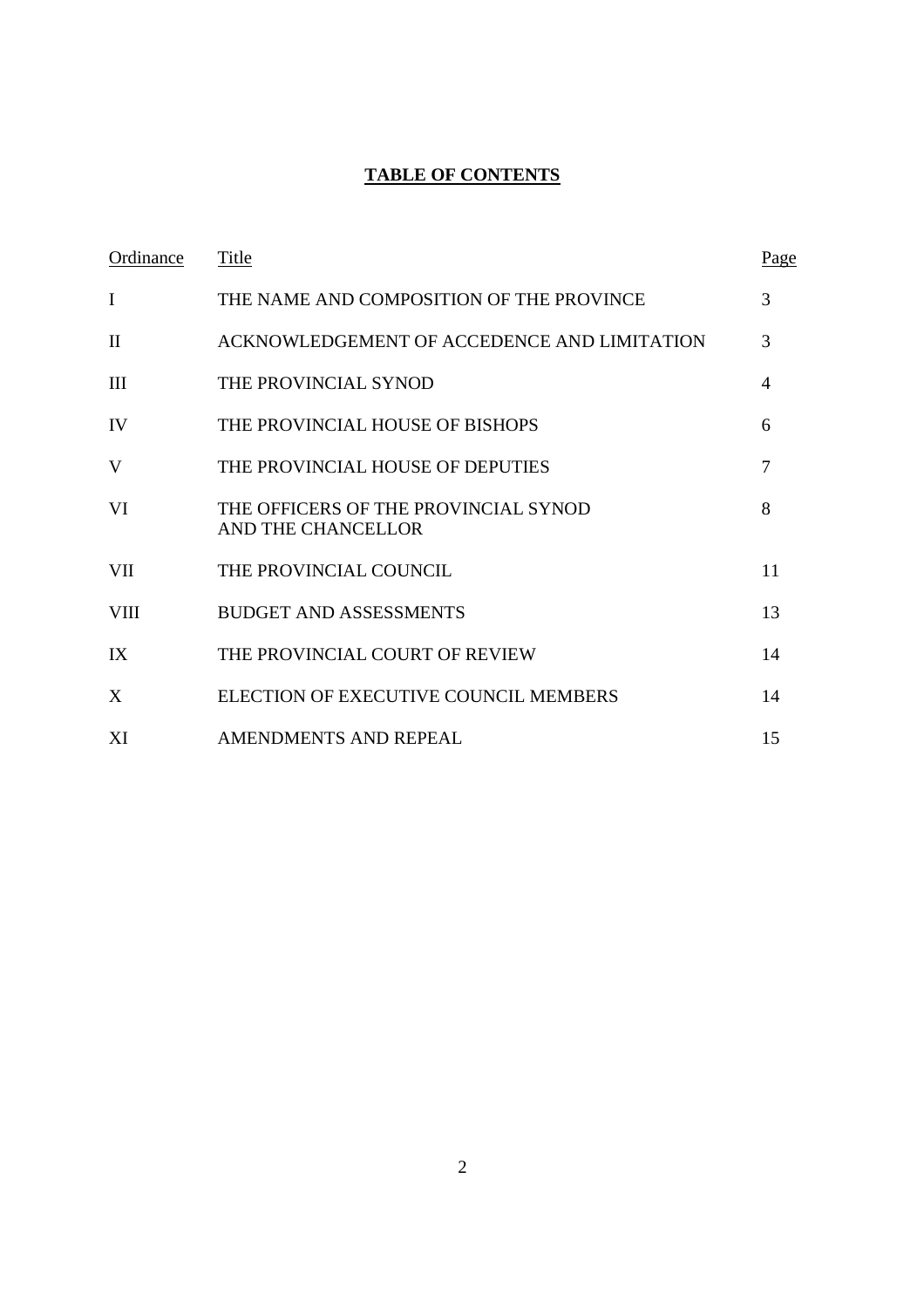# **ORDINANCE I**

# **THE NAME, COMPOSITION, PURPOSE AND MISSION OF THE SECOND PROVINCE**

# **Section 1 Common Name**

The Second Province shall be commonly referred to as: "The International Atlantic Province."

# **Section 2 Dioceses**

The International Atlantic Province shall consist of those Dioceses within the States of New York and New Jersey, the Dioceses of Haiti and the Virgin Islands, and the Convocation of Episcopal Churches in Europe (as of the date of adoption of these Ordinances, officially known as the Convocation of the American Churches in Europe) (hereafter the "Dioceses").

# **Section 3 Purpose and Mission**

The purpose and mission of the International Atlantic Province is to foster and support the Church's mission and ministry in a regional coalition of Dioceses by providing regular channels and systems of communication, promotion, support, education and fellowship among the Dioceses of the International Atlantic Province.

# **ORDINANCE II**

# **ACKNOWLEDGEMENT OF ACCEDENCE AND LIMITATION**

## **Section 1 Accedence**

As a constituent part of the The Episcopal Church, The International Atlantic Province accedes to the Constitution and Canons thereof as periodically adopted and/or amended by the General Convention. To the extent any of these Ordinances conflict with the Constitution and/or Canons of The Episcopal Church, the Constitution and Canons of the The Episcopal Church shall be controlling.

# **Section 2 Limitation and Authority**

The International Atlantic Province affirms the limitation on its authority in that the Provincial Synod has no power to regulate or control the internal policy or affairs of any Dioceses.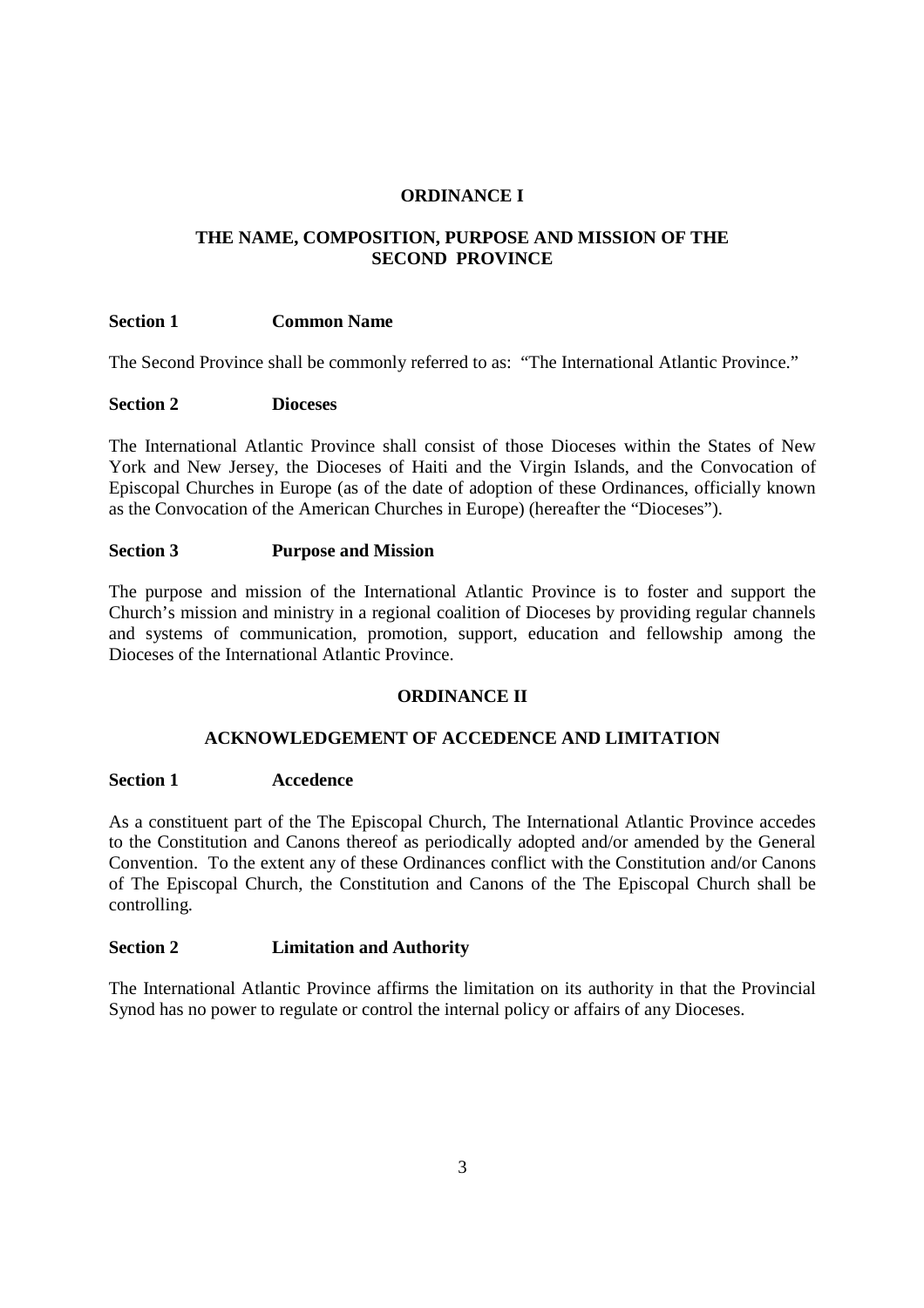# **ORDINANCE III**

# **THE PROVINCIAL SYNOD**

# **Section 1 Composition**

The Provincial Synod shall consist of the Provincial House of Bishops and the Provincial House of Deputies, each of which shall be constituted as hereinafter provided and which shall ordinarily sit and deliberate together; provided, however, that either House may at any time resolve to sit apart from the other.

# **Section 2 Meetings**

A stated meeting of the Provincial Synod shall be held no less frequently than once per triennium for the purpose of conducting elections and transacting such other business as may properly come before it. If the Presidents of the two Houses of General Convention shall refer any matters to the Provincial Synods, these matters shall be acted upon at a meeting of the Provincial Synod at least six (6) months prior to the next meeting of General Convention. Special meetings shall be held as may be required or deemed appropriate by: (1) the President of the International Atlantic Province, or in the case of the President's absence or disability, the Vice President or the Secretary, or (2) by a two-thirds vote of Provincial Council. The time and place of all meetings of the Provincial Synod shall be set by the President with the advice and consent of the Provincial Council, or in the case of the President's absence or disability, the Vice President or the Secretary.

## **Section 3** Notice

The Secretary shall provide written or electronic notice of the date, time and place of each regular and special meeting of the Synod to every member thereof at least sixty (60) days prior to such meeting.

## **Section 4 Quorum**

A quorum for the transaction of business of the Provincial Synod meeting in joint session shall consist of at least one Bishop or Deputy from each of a majority of the Dioceses.

# **Section 5 Voting Procedures**

Except as provided by Ord. VI, Section 1(a), on any question considered by the Synod, the majority vote of the members of Synod present shall suffice unless otherwise ordered by the Canons of the General Convention or by these Ordinances; provided, however, a vote by orders in the House of Deputies shall be had on any question upon the request of one-third of the members present and voting. In the case of a vote by orders, the two orders shall vote separately, each clerical Deputy having one vote in the clerical order and each lay Deputy having one vote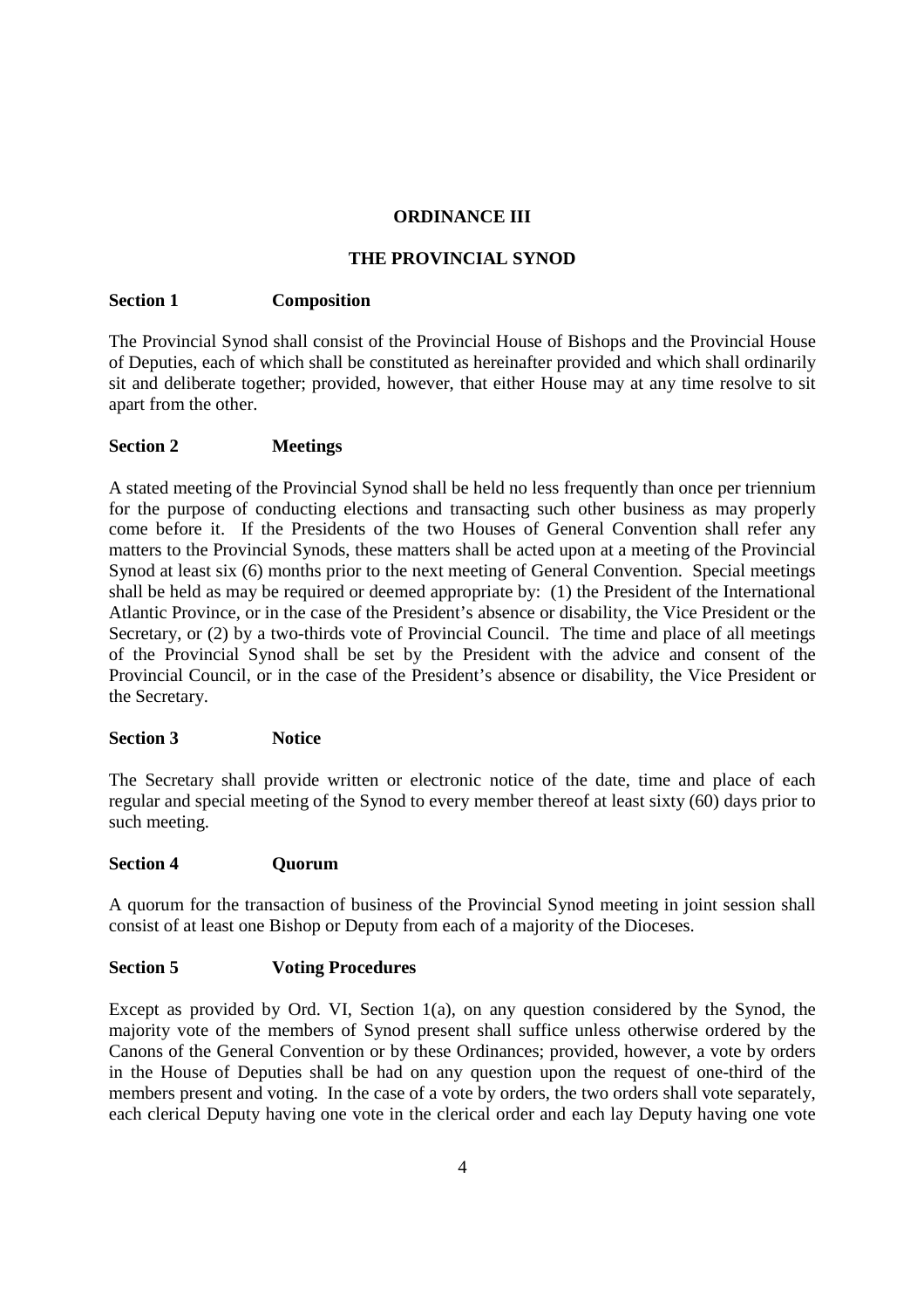in the lay order. The concurrent vote of the two orders by not less than a majority of those voting in each order shall be necessary to constitute a vote in the House of Deputies.

# **Section 6 Special Rule of Order for Election**

In any election conducted in accordance with these Ordinances if, after two ballots, an election shall not have occurred, the Synod may adopt an appropriate Rule of Order to ensure that an election may occur on one of the following two ballots.

# **Section 7 Officers**

The officers of the Provincial Synod shall be: the President, Vice-President, Secretary, and Treasurer, each of whom shall be considered to be also holding such office with regard to the Province. The method of election of such officers, their terms and duties shall be as hereinafter delineated.

# **Section 8 Nominating Committee**

There shall be a Nominating Committee which shall be responsible for ensuring that there are enough qualified and dedicated individuals who are collectively geographically representative of the Province to fill all of the elective positions as delineated in these Ordinances.

# **Section 9 Committee on Dispatch of Business**

There shall be a Committee on Dispatch of Business. Such committee shall arrange and report on the Order of Business at all sessions of the Synod. Once established by the Committee on Dispatch of Business, the order of business can be changed only by the Committee or by a twothirds vote of the Provincial Synod.

## **Section 10 Other Committees**

Either the Synod, or the President with the advice of the Council, may establish such other standing and/or special committees as are necessary to carry out the work of the Provincial Synod.

## **Section 11 Appointment of Committees**

Except as otherwise resolved by the Provincial Synod, all committees of the Provincial Synod shall be appointed by the President with the advice of the Council. Once appointed, all committee members shall serve until their successors are appointed, or the Council disbands the committee.

## **Section 12 Rules of Order**

The Provincial Synod may adopt such rules of order as are appropriate to expedite the transaction of business.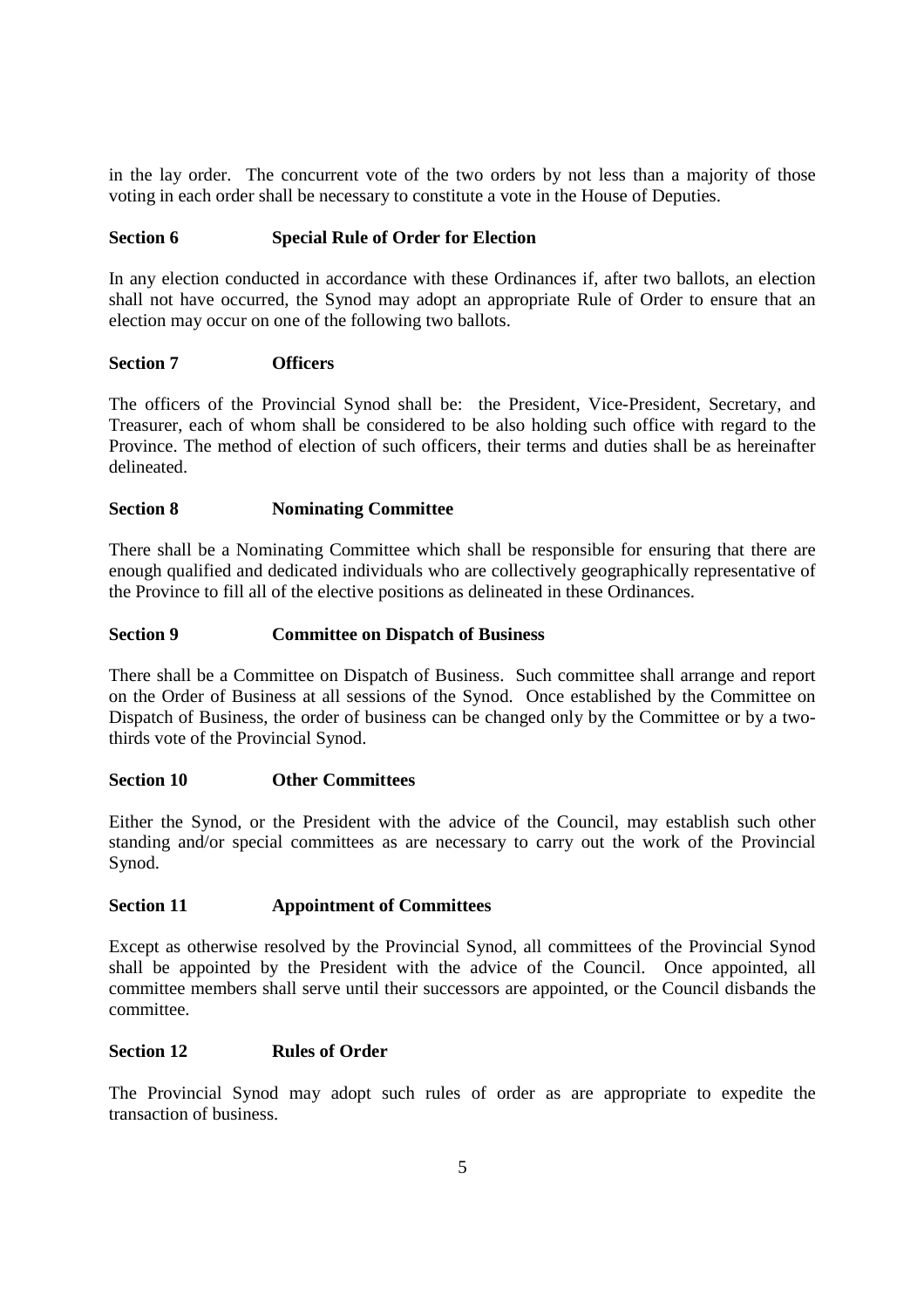# **ORDINANCE IV**

# **THE PROVINCIAL HOUSE OF BISHOPS**

# **Section 1 Membership**

The Provincial House of Bishops shall consist of every Bishop of this Church having jurisdiction within the International Atlantic Province, every Bishop Coadjutor, Suffragan Bishop, and Assistant Bishop, the Bishop of the Convocation of Episcopal Churches in Europe (as of the date of adoption of these Ordinances, officially known as the Convocation of the American Churches in Europe) and every Bishop whose episcopal work has been within the International Atlantic Province, but who by reason of advanced age or bodily infirmity has resigned, all of whom shall have seat and vote.

# **Section 2 Meetings**

The meetings shall ordinarily be held together with the Provincial House of Deputies; however, upon the majority vote of the Provincial House of Bishops, it shall meet and deliberate separately.

# Section 3 **Quorum**

A quorum for the transaction of business in the House of Bishops, when acting separately, shall consist of at least one Bishop from each of a majority of the Dioceses, except that a quorum need not be present for the purpose of convening prior to a joint session of the Provincial Synod.

## **Section 4 Voting**

On any question brought before the House of Bishops voting separately, a majority of those Bishops present and voting shall suffice unless otherwise required by the General Convention Constitution and Canons or by these Ordinances.

# **Section 5 Selection of Presiding Officer**

The President of the Provincial Synod or the Vice-President thereof if the President shall not be a Bishop, shall be the President of the Provincial House of Bishops. In the event that it shall sit separately a Secretary Pro Tempore shall be elected for such meeting.

# **Section 6 Appointment of Committees**

The President of the Provincial House of Bishops shall appoint such committees as shall be appropriate from time to time.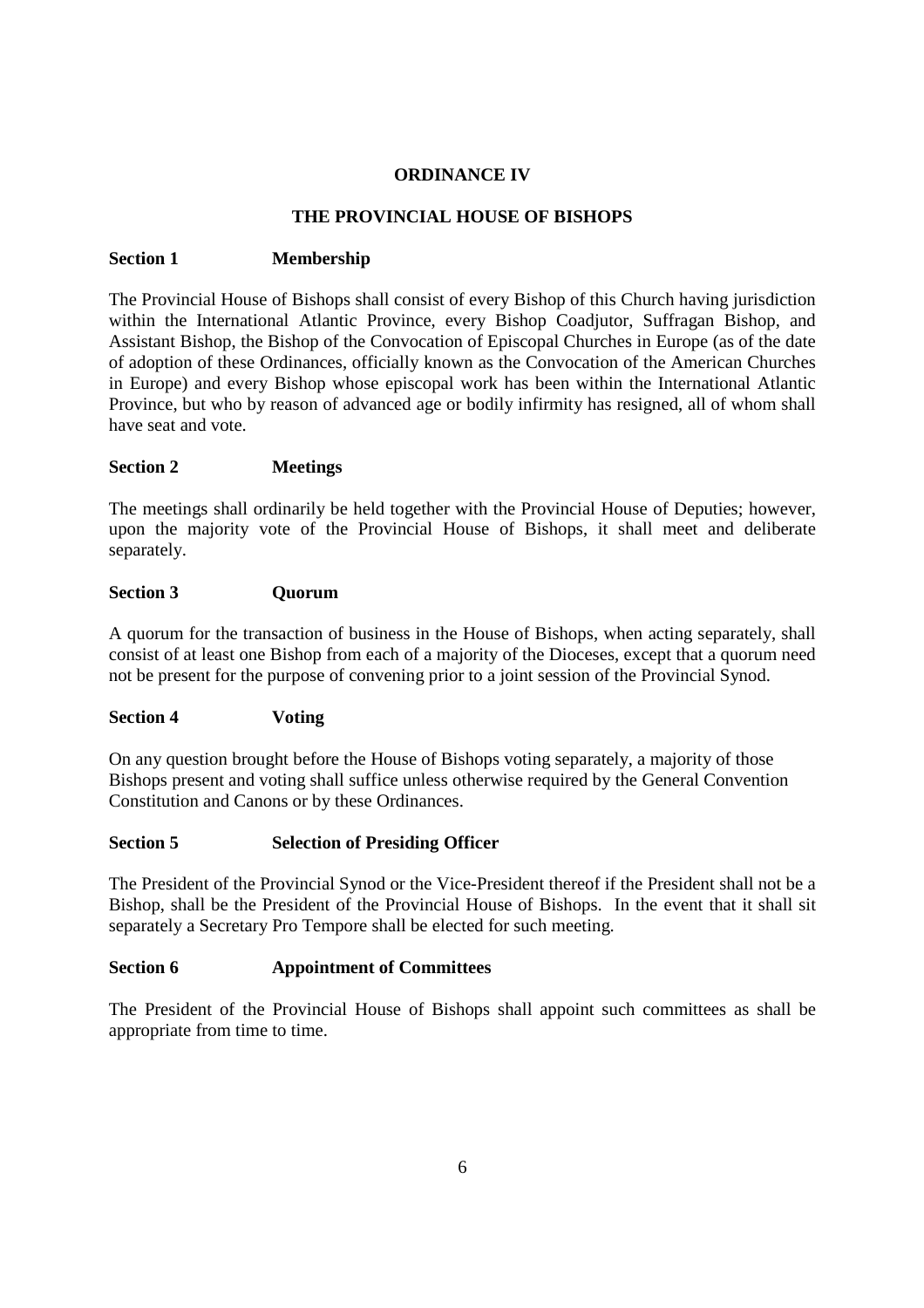## **Section 7 Rules of Order**

The Provincial House of Bishops may adopt such rules of order as are appropriate to expedite the orderly transaction of business.

## **ORDINANCE V**

## **THE PROVINCIAL HOUSE OF DEPUTIES**

#### **Section 1 Membership**

Each Diocese shall be entitled to representation in the Provincial House of Deputies by four Presbyters or Deacons, each canonically resident in the Diocese he/she represents and four Lay Persons who are confirmed adult communicants of this Church in good standing but not necessarily domiciled in such Diocese. Each Diocese shall determine the manner in which its Deputies shall be chosen.

#### **Section 2 Meetings**

The meetings shall ordinarily be held together with the Provincial House of Bishops; however, upon a majority vote of the Provincial House of Deputies, it shall meet and deliberate separately.

#### **Section 3 Quorum**

A quorum for the transaction of business in the House of Deputies, when acting separately, shall consist of at least one deputy from each of a majority of the Dioceses.

#### **Section 4 Voting**

On any question brought before the House of Deputies voting separately, a majority of those Deputies present and voting shall suffice unless otherwise required by the General Convention Constitution and Canons or by these Ordinances; provided, however, that on any question, onethird of the Deputies present and voting may request a vote by orders, in which event the vote of a majority of the members present in each Order shall be required.

#### **Section 5 Selection of Presiding Officer**

If either the President or Vice President of the Provincial Synod shall be a member of the Provincial House of Deputies, then such member shall be ex-officio, the President of the Provincial House of Deputies. In the event that neither is a member of the Provincial House of Deputies, then the House of Deputies shall choose one of its members to serve as Presiding Officer of the Provincial House of Deputies, and to chair any separate meeting(s) of the House of Deputies. The Secretary of the Provincial Synod shall serve as the Secretary of the Provincial House of Deputies at its separate meetings.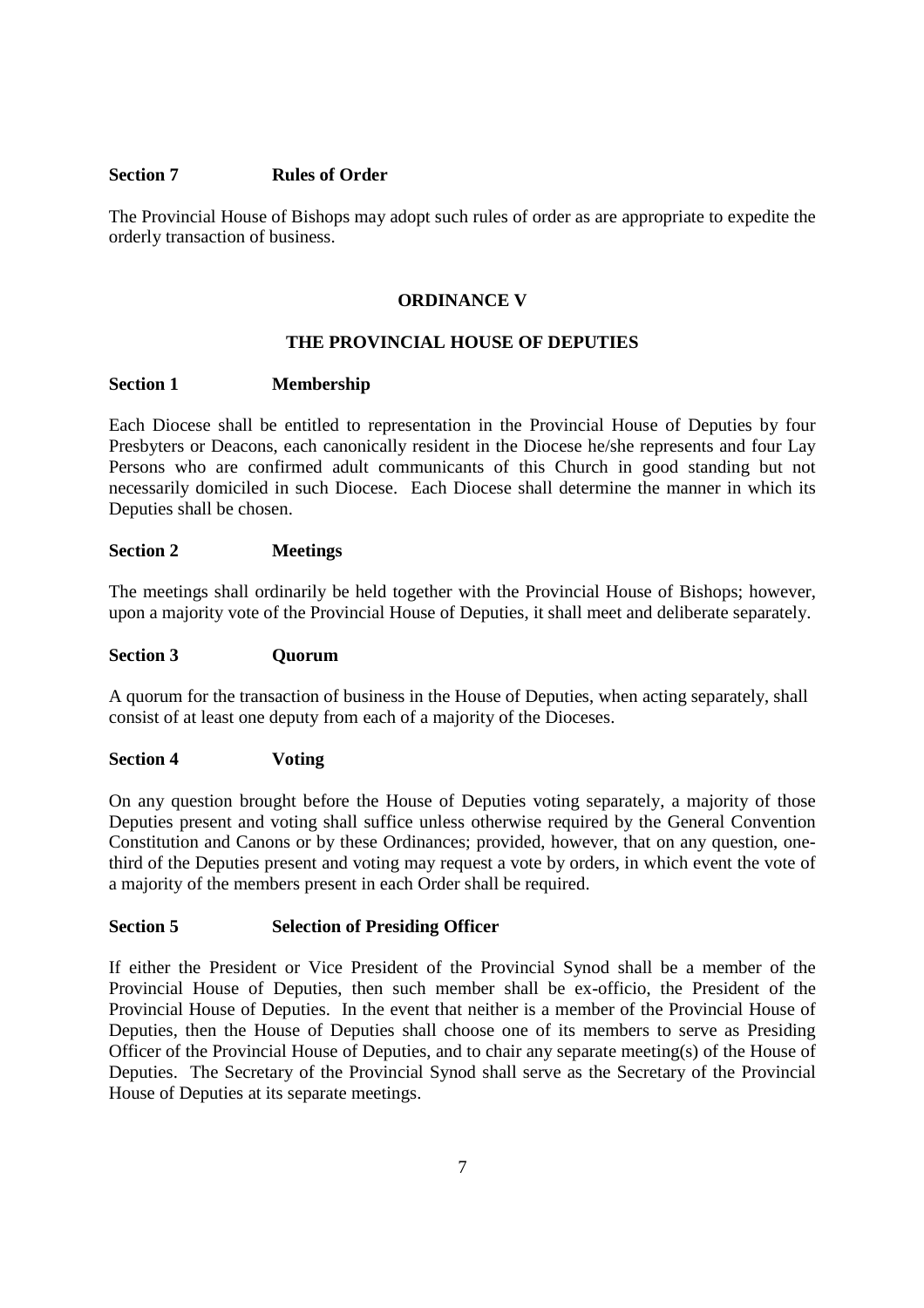## **Section 6 Appointment of Committees**

The Presiding Officer of the Provincial House of Deputies shall appoint such committees of the House as shall be deemed appropriate from time to time.

## **Section 7 Seat and Voice to Provincial Council Members**

Any clerical or lay member of the Provincial Council who is not a member of the Provincial House of Deputies shall have seat and voice therein. The Provincial Chancellor likewise shall have seat and voice therein.

#### **Section 8 Rules of Order**

The Provincial House of Deputies may adopt rules of order as are appropriate to expedite the orderly transaction of business.

## **ORDINANCE VI**

## **THE OFFICERS OF THE PROVINCIAL SYNOD AND THE CHANCELLOR**

#### **Section 1 Election, privileges of officers, term of office, and vacancies**

- (a) All officers elected by The Provincial Synod, in the event of a contest, shall be elected by written or electronic ballot at the meeting of the Provincial Synod preceding the regular meeting of the General Convention. The concurrent majority of both the House of Bishops and the House of Deputies, voting separately, is required for the election of officers by the Provincial Synod. For purposes of this section, the officers shall be deemed to be the President, Vice President, Secretary and Treasurer.
- (b) The terms of the President and Vice President shall be for one (1) triennium and shall commence at the adjournment of the Synod meeting at which he/she was elected, and shall terminate when their respective successors take office.
- (c) The terms of office for the Secretary and Treasurer shall be for one (1) triennium and until their respective successors take office. The Secretary shall take office at the close of the Synod meeting at which he/she was elected, and the Treasurer shall take office on the January  $1<sup>st</sup>$  following his/her election.
- (d) A vacancy in the office of the Vice President, Secretary or the Treasurer, occurring during an adjournment of either the Provincial Synod or the Provincial Council shall be filled by appointment of the President until the next meeting of the Provincial Synod or Provincial Council, whichever occurs first, at which a successor shall be either elected by the Provincial Synod, or appointed with the advice and consent of the Provincial Council for the remainder of the unexpired term. A vacancy in the office of President shall be filled as specified in Section 3(c) below.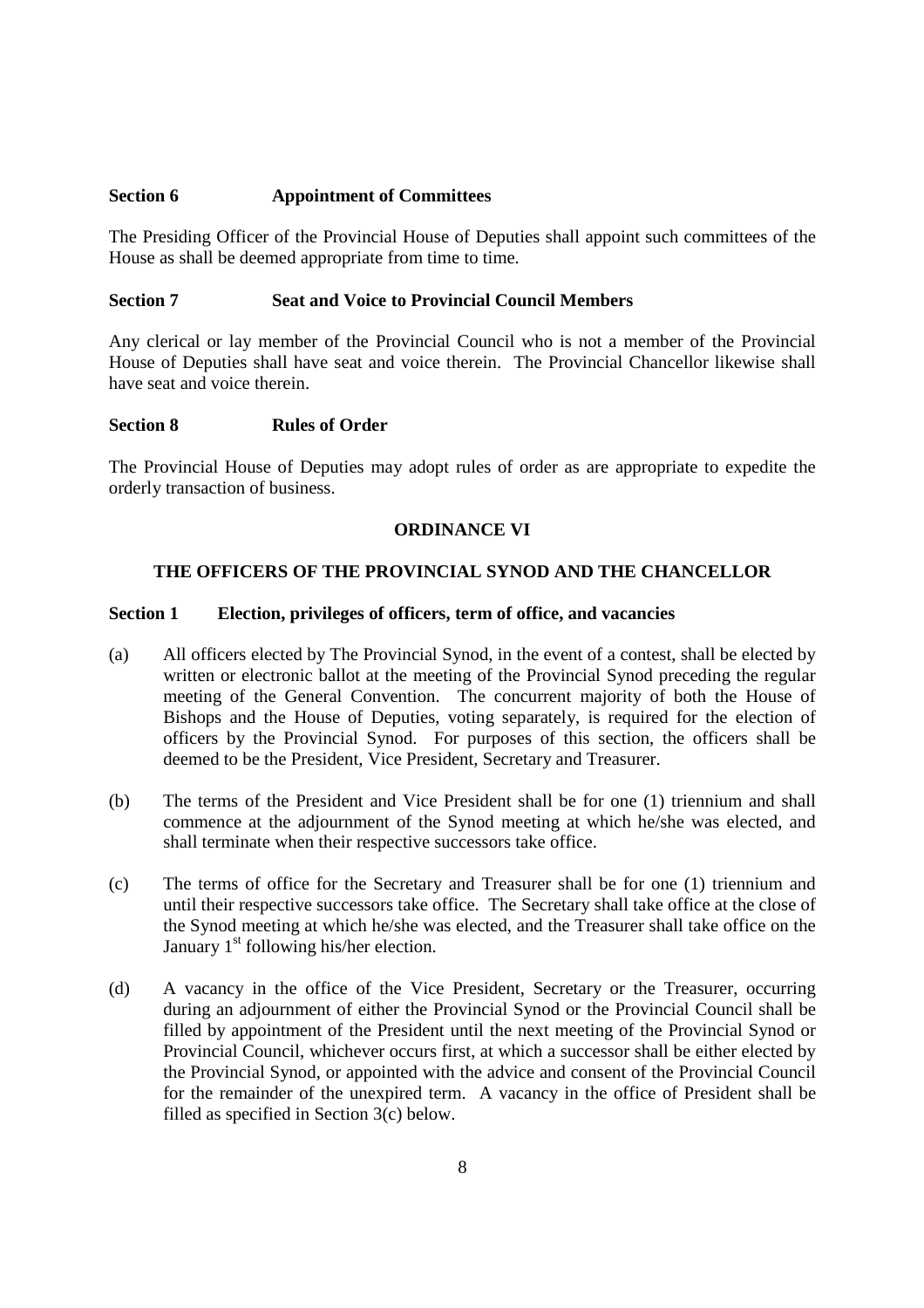- (e) No person serving in an elected office shall serve for more than two (2) consecutive triennia.
- (f) Officers of the Provincial Synod need not be members of either the House of Bishops or House of Deputies.

# **Section 2 The President**

- (a) The President shall be elected by the Provincial Synod.
- (b) The President shall be President of the Provincial Council and, ex-officio, a member of the Provincial Synod and of all committees, commissions, networks and departments.
- (c) The President shall preside at all meetings of the Provincial Synod and shall vote in the case of a tie vote.
- (d) The President shall appoint a parliamentarian for all meetings of the Synod. No officer of the Synod shall serve as parliamentarian.
- (e) With the advice and consent of the Council (the Treasurer recusing himself/herself from such discussion), the President shall appoint an individual or individuals, independent and duly qualified, to conduct an examination, pursuant to standards adopted by the Provincial Council, of the Accounting Procedures, Records and Assets of the International Atlantic Province at the close of each fiscal year. The results of the examination shall be presented to the International Atlantic Provincial Council at its next meeting following the submission of the results.
- (f) The President shall have such responsibility regarding the Court of Review as may be set forth in the Constitution and Canons of The Episcopal Church.

## **Section 3 The Vice President**

- (a) The Vice President shall be elected by the Provincial Synod and shall be, ex-officio, a member of the Provincial Synod.
- (b) The Vice President shall not be a member of the same House as the President.
- (c) In the case of a vacancy in the office of President, the Vice-President shall serve as President for the duration of the President's term. In this event, the Provincial Council shall elect an individual to serve as Vice-President from the other House until the expiration of the Vice President's term.
- (d) The Vice-President shall perform such tasks as assigned by the President.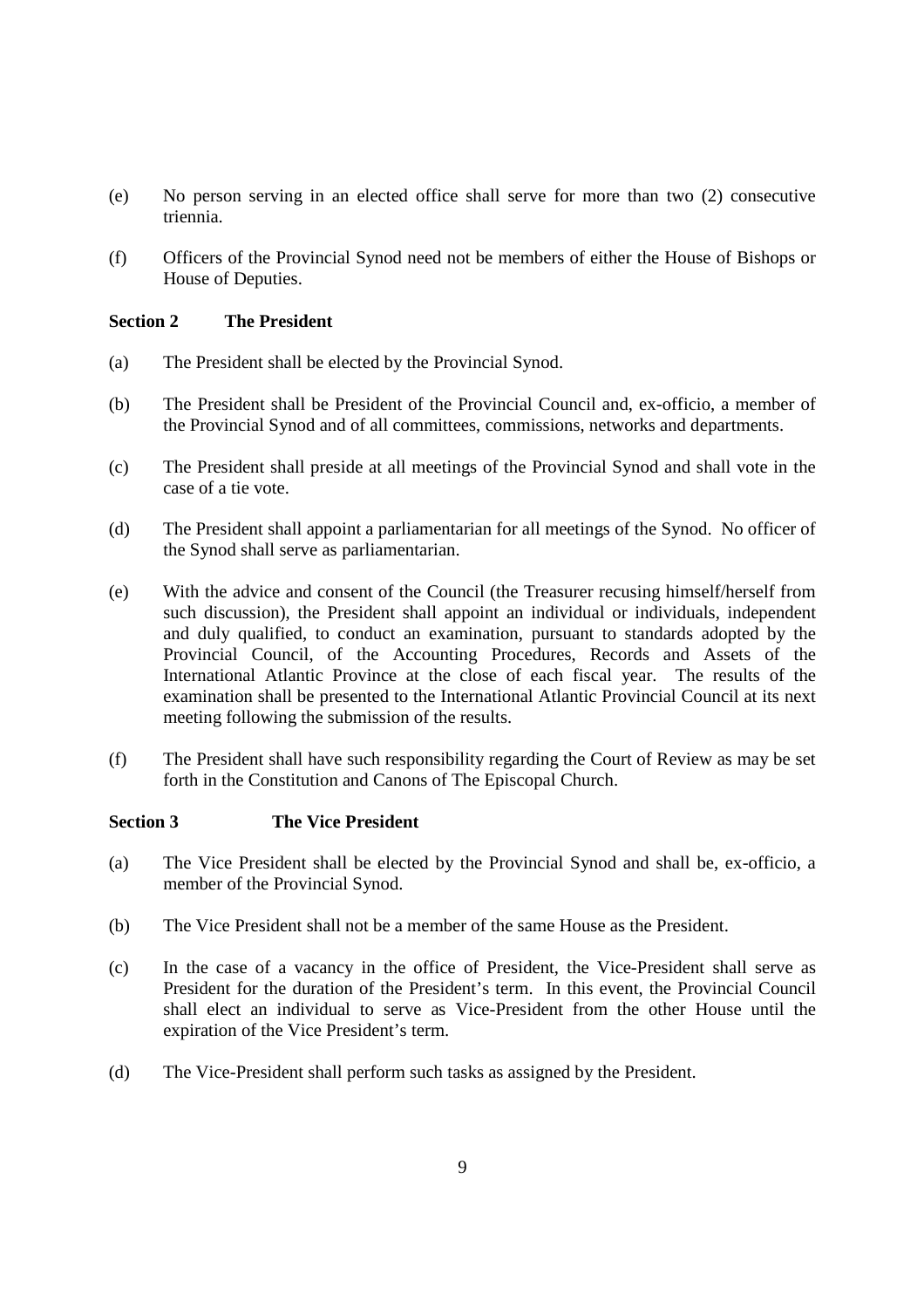# **Section 4 The Secretary**

- (a) The Secretary shall be elected, from either the clerical or lay order, by a concurrent majority of all the votes cast in each House.
- (b) The duties of the Secretary shall be:
	- (i) To record the minutes of the meetings of the Synod and Provincial Council and if necessary to see to the recording of the minutes of meetings of the House of Bishops and the House of Deputies of the International Atlantic Province if required This shall include recording the names of all persons entitled to a seat, voice or vote and declaring a quorum, as appropriate.
	- (ii) To report to the Provincial Synod and the Provincial Council on matters referred to the Provincial Synod by the General Convention, the Executive Council or by any of the Dioceses;
	- (iii) To communicate to the officers of the General Convention or to the officers of the Dioceses of the International Atlantic Province, the action of the Provincial Synod or the Provincial Council on matters referred to it or them;
	- (iv) To notify officers and members of the committees of their election or appointment; and
	- (v) To perform such other duties as may be required by the Constitution and/or Canons of the General Convention, by the Ordinances of the International Atlantic Province, by the Provincial Synod or either House thereof, and by the Provincial Council.
- (c) The President may, with the advice and consent of the Secretary and Provincial Council, appoint an Assistant Secretary whose term of office shall be coterminous with that of the appointing Secretary.

## **Section 5 The Treasurer**

- (a) The Treasurer shall be elected, from the clerical or lay order, by a concurrent majority of all votes cast in each House.
- (b) It shall be the duty of the Treasurer to receive and disburse all moneys collected under the authority of Provincial Synod or the Provincial Council and to make a complete report of the same at each meeting of the Provincial Synod and the Provincial Council.
- (c) The Provincial Council may issue such procedures and guidelines for the performance of the duties of Treasurer as it deems proper.
- (d) The books of the Treasurer shall be closed on the  $31<sup>st</sup>$  day of December of each year.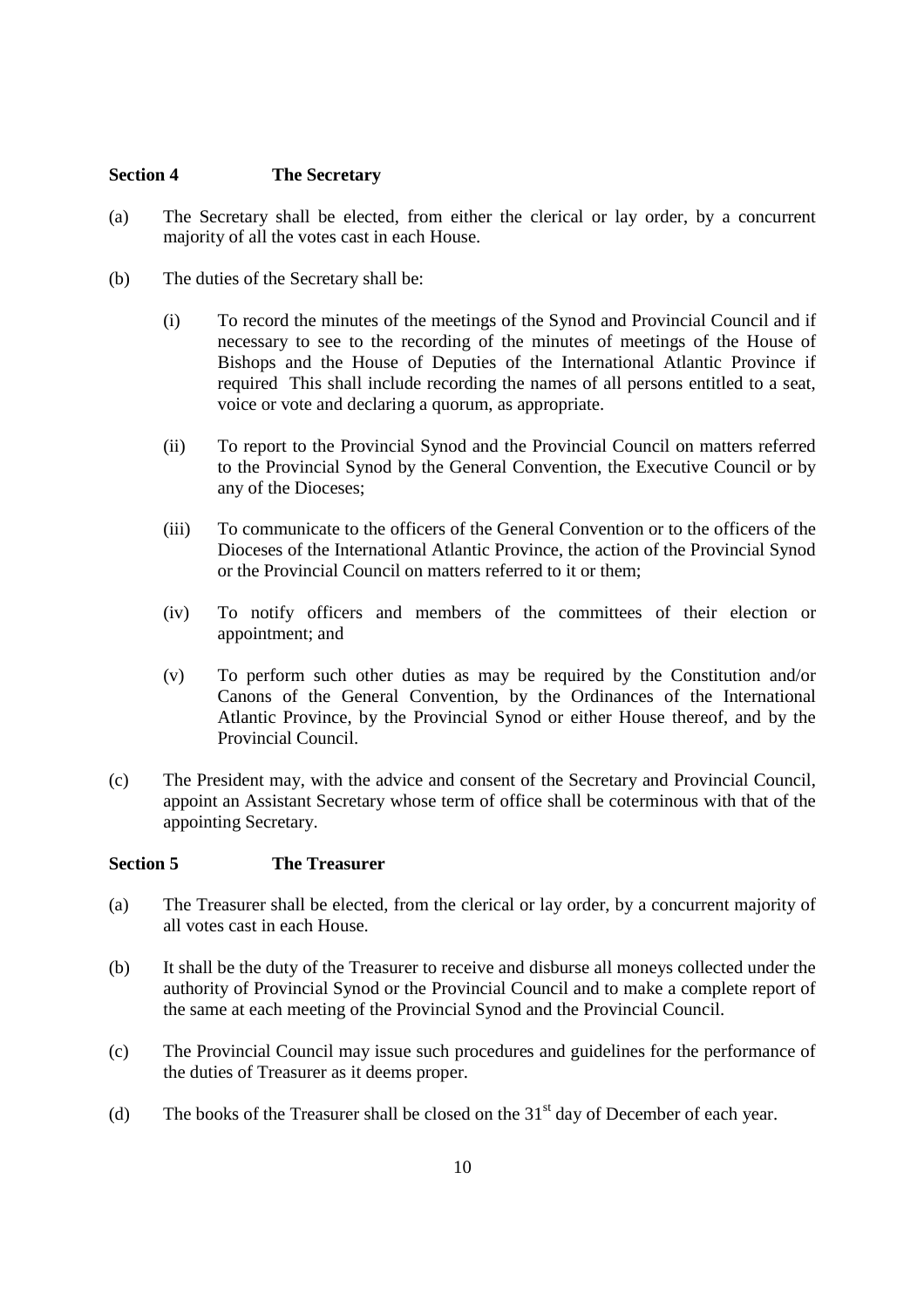- (e) The Treasurer shall give bond in such sum and manner as the Provincial Council shall provide.
- (f) The President may, with the advice and consent of the Treasurer and Provincial Council, appoint an Assistant Treasurer whose term of office shall be coterminous with that of the appointing Treasurer.

# **Section 6 The Chancellor**

- (a) The Chancellor shall be appointed by the President from the lay or clerical order with the advice and consent of the Provincial Synod. The Chancellor shall not be an officer of the Provincial Council or Provincial Synod; provided, however, that the Chancellor shall participate in meetings of the Provincial Council and Provincial Synod, if requested to do so.
- (b) The Chancellor shall be learned in both the secular and ecclesiastical law and shall serve as the advisor to the President, the Provincial Council and the Provincial Synod on church related matters.
- (c) The President may, with the advice and consent of the Chancellor and Provincial Council, appoint one or more Vice Chancellors.
- (d) If the Chancellor resigns, is removed from office, or is otherwise unable to serve in between meetings of the Provincial Synod, the President may, with the advice and consent of the Provincial Council, appoint a Chancellor to serve until the next meeting of the Provincial Synod. In between meetings of the Provincial Synod, the President with the advice and consent of the Provincial Council, may remove the Chancellor.

# **ORDINANCE VII**

## **THE PROVINCIAL COUNCIL**

## **Section 1 Duties**

Subject to the general authority of the Provincial Synod, the Provincial Council shall supervise the continuing work of the International Atlantic Province during such time as the Provincial Synod is adjourned and shall exercise all functions and jurisdiction of the Provincial Synod except as may otherwise be reserved to the Provincial Synod by these Ordinances or by the General Convention Constitution and Canons. The Provincial Council shall see to the development and coordination of Provincial programs as well as organizing general and specific program activities throughout the Province.

# **Section 2 Membership**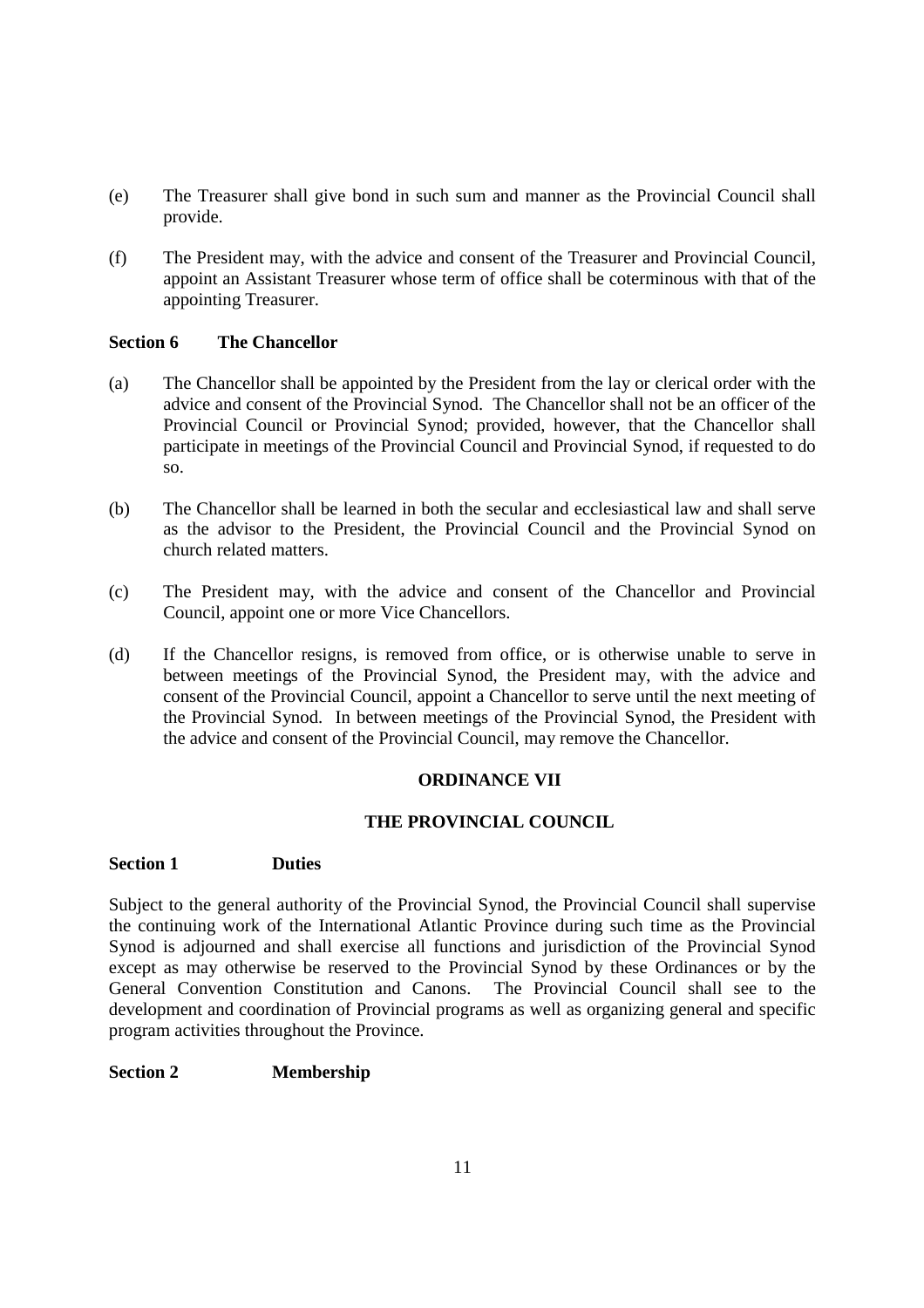The Provincial Council shall have one Bishop (elected by the House of Bishops), one member of the clerical order (elected by the House of Deputies) and one member of the lay order (elected by the House of Deputies) together with the President, Vice-President, Secretary, Treasurer, Episcopal News Service (ENS) Advisory Committee representative and Executive Council members elected by the Provincial Synod. The terms of the elected members shall be for one (1) triennium commencing at the adjournment of the Provincial Synod at which the election was held. After any person shall have served two (2) consecutive triennia in the same elected position, a period of one (1) triennium shall elapse before such person shall be eligible for reelection to that same position.

# **Section 3 Removal**

Any officer or member of Provincial Council may be removed from Provincial Council and any office for cause (as shall be defined by Provincial Council) by a three-quarters vote after such member/officer has been given notice and an opportunity to present to the Provincial Council his/her position on such removal. Any such removal shall also effect a removal of the individual's parallel office and/or position with the Provincial Synod.

# **Section 4 Filling Vacancies**

Subject to the advice and consent of the Provincial Council, the President shall have the power to fill any vacancies in the elected membership of the Provincial Council with a suitable person, canonically resident or domiciled within the International Atlantic Province as applicable, such appointees to serve until the expiration of the term of the member to which they were appointed.

## **Section 5 Officers**

The officers of the Provincial Synod shall be the officers of the Provincial Council.

## **Section 6 Creation of Committees and Appointments Thereto**

The Provincial Council may form such other committees, commissions, groups and bodies as it deems necessary to carry out its functions and the programs directed by the Provincial Synod. The President shall appoint the members of such, subject to the advice and consent of the Provincial Council.

# **Section 7 Provincial Coordinator**

- (a) The Provincial Council may authorize the President to employ or contract with one or more persons or entities to carry out the work of a "Provincial Coordinator." The duties of such person(s) or entity(ies) may include (but are not limited to):
	- (i) Preparing the rosters of the Provincial House of Bishops and Provincial House of Deputies;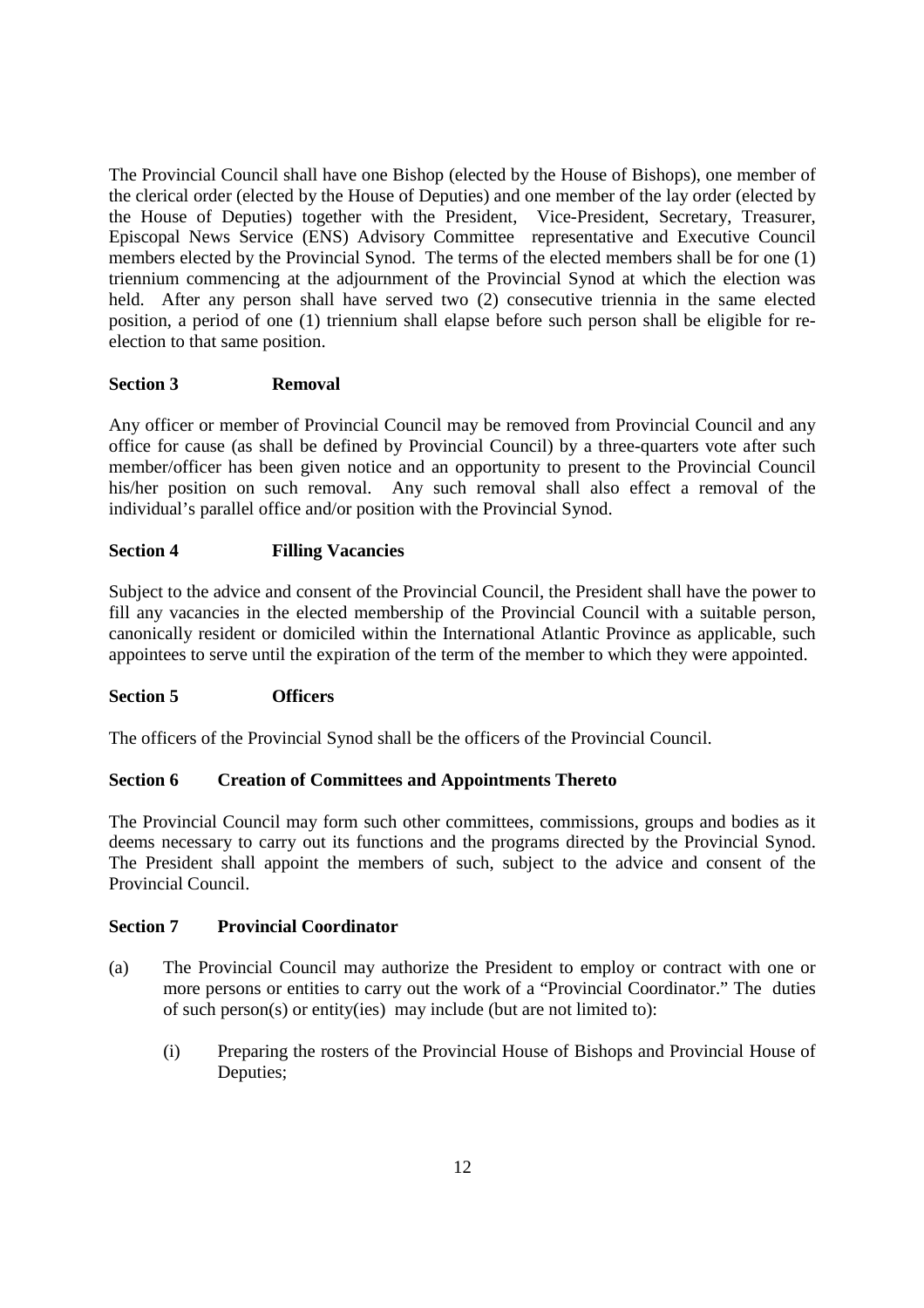- (ii) Sending notices of all meetings of the Provincial Synod and the Provincial Council;
- (iii) Publishing and distributing the minutes of the Provincial Synod, Provincial Council, Provincial House of Bishops and Provincial House of Deputies; and
- (iv) Coordinating all Provincial Council meetings and all Provincial events;
- (v) Serving as a liaison and resource person for all Provincial networks, and
- (vi) Performing such other duties as may be assigned by the Provincial Council or the President.
- (b) The Provincial Coordinator shall be provided reasonable compensation, commensurate with his or her responsibilities as shall be determined by the Provincial Council, and consistent with the Provincial budget.

# **Section 8 Calling of Meetings and Quorum**

Meetings of the Provincial Council shall be held upon the call of the President or upon the request of two-thirds of the members thereof. A quorum of the Provincial Council shall consist of one-half of its voting membership.

# **Section 9 Vacancy Created by Absence**

The standard for participation on the Provincial Council is regular attendance at meetings. Those who miss three (3) successive meetings are expected to discuss their continuation on the Council with the President. The Provincial Council may, but is not required to, declare the office vacant, and it shall be filled in accordance with Section 4 of this Ordinance.

## **Section 10 By-Laws**

The Provincial Council may, but is not required to, adopt by-laws and/or other governing documents or policies to provide for the accomplishment of its duties and the work of other committees, commissions, groups and bodies of the Provincial Council.

# **ORDINANCE VIII**

## **BUDGET AND ASSESSMENTS**

## **Section 1 Fiscal Year and Presentation of Budget**

The calendar year shall be the International Atlantic Province's fiscal year and the Treasurer shall present to the Provincial Council and Synod, as appropriate, a single, unified budget.

# **Section 2 Finance Committee**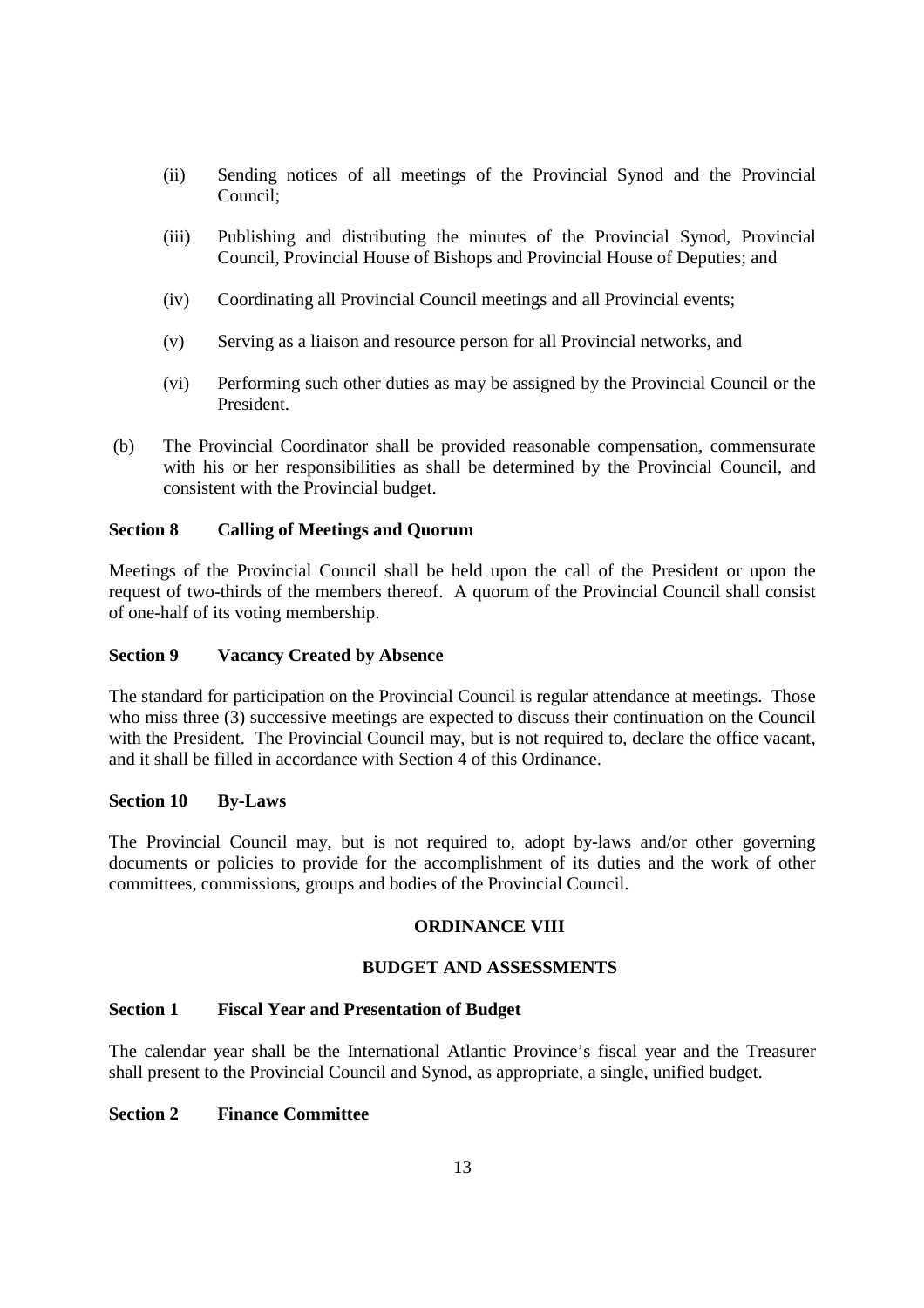The President shall appoint a Finance Committee annually who shall assist the Treasurer in the preparation of the budget for the following year. The Provincial Council may issue such procedures and guidelines for the performance of the duties of the Finance Committee as it deems appropriate.

# **Section 3 Budget and Assessments**

To enable the International Atlantic Province to fulfill its purpose and mission, the Provincial Synod shall adopt a triennial budget, prepared in advance of the Synod by the Treasurer of the Synod, that may be modified by the Provincial Council as the Provincial Council deems necessary in between Provincial Synod meetings. The Provincial Council shall set assessments for each of the Dioceses based upon such formula as shall be adopted by the Provincial Synod.

## **Section 4 Payment of Assessment**

It shall be incumbent upon each Diocese to pay its assessment in quarterly installments.

# **ORDINANCE IX**

# **THE PROVINCIAL COURT OF REVIEW**

# **Section 1 Composition and Method of Election**

The composition of the Provincial Court of Review, the method of selecting members of the Court, and the procedures to be followed by the Court shall be as set forth in the Constitutions and Canons of The Episcopal Church.

## **ORDINANCE X**

# **ELECTION OF EXECUTIVE COUNCIL MEMBERS**

# **Section 1 Time of Election and Term of Clergy Member**

At the stated meeting of the Provincial Synod next prior to a regular meeting of the General Convention which shall convene in an even numbered year, the Provincial Synod shall elect a Bishop or Presbyter or Deacon canonically resident in a Diocese within the International Atlantic Province to a term on the Executive Council equal to two (2) triennia, which term shall commence upon the adjournment of the first regular meeting of the General Convention following their election.

# **Section 2 Time of Election and Term of Lay Member**

At the stated meeting of the Provincial Synod next prior to a regular meeting of the General Convention which shall convene in an odd numbered year, the Provincial Synod shall elect a member of the laity domiciled within the International Atlantic Province to a term on the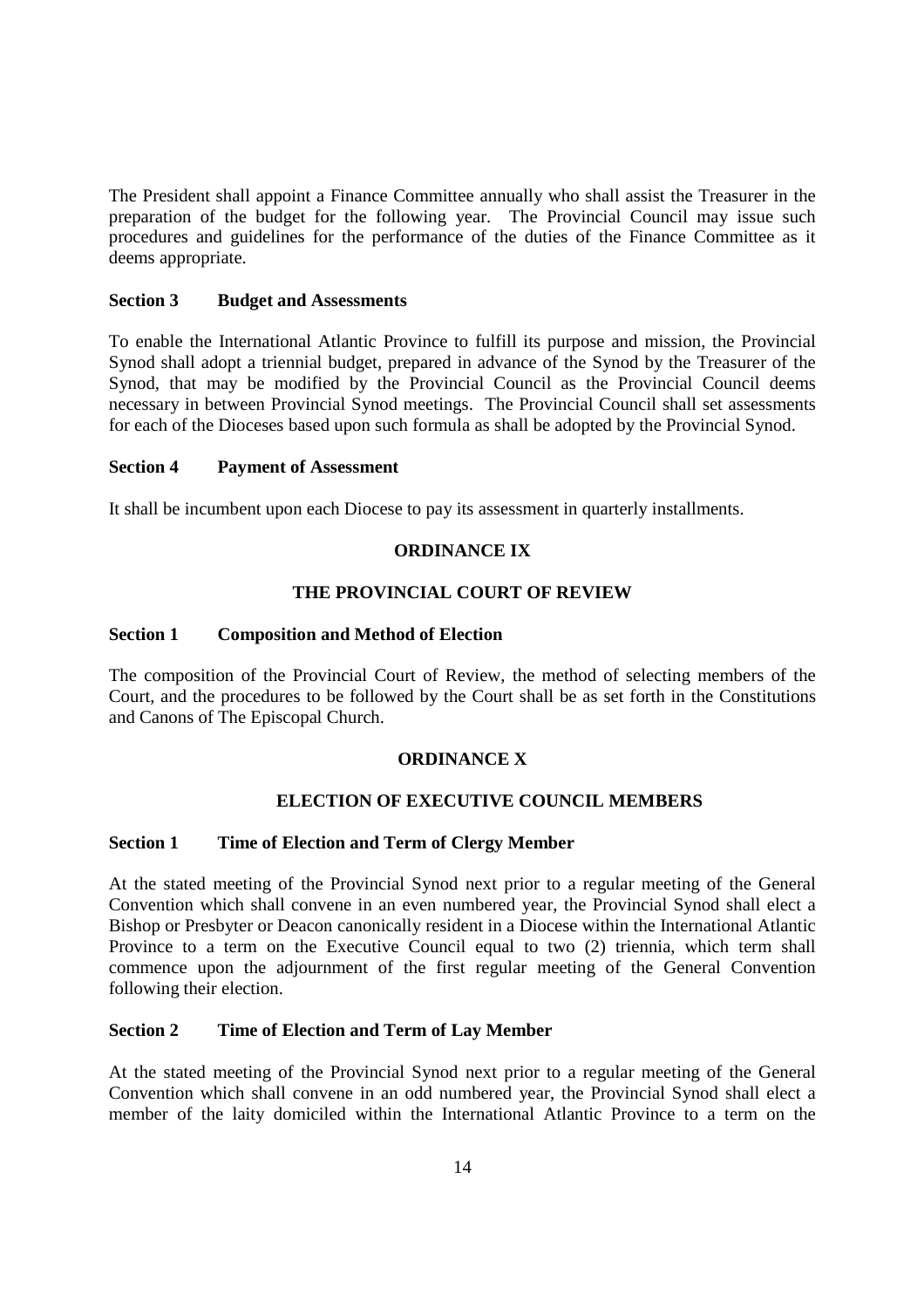Executive Council equal to two (2) triennia, which term shall commence upon the adjournment of the first regular meeting of the General Convention following their election.

# **Section 3 Method of Election**

Election shall be by a concurrent majority of all the votes cast in each House. The terms of the members shall commence on the adjournment of the first regular meeting of General Convention following their election. They shall remain in office until their successors are elected and qualified.

## **Section 4 Limitation on Terms**

After any person shall have served two (2) consecutive triennia on the Executive Council, a period of one (1) triennium shall elapse before such person shall be eligible for re-election to the Executive Council.

# **Section 5 Duties**

Provincial Executive Council representatives are expected to attend Executive Council meetings, Provincial Council meetings and Provincial Synod. After more than two (2) unexcused absences of any of these meetings, the Provincial Council may in its discretion, but is not required to, declare the position vacant. Excused absences will be determined by the President of the Provincial Council in his or her sole discretion.

# **ORDINANCE XI**

# **AMENDMENTS AND REPEAL**

## **Section 1 Procedure to Amend**

To amend these Ordinances, it shall be necessary that every proposition or resolution so to do shall have been served in writing upon the Bishops and Deputies with the notice of the Synod meeting at which such proposition or resolution shall be considered, and such amendment must be approved by a concurrent majority vote. In the event such notice shall not have been given, an amendment may be made, provided that two-thirds of each order favor the same.

# **Section 2 Effective Date**

Unless otherwise specified, any amendment to these Ordinances shall take effect, at the close of the Provincial Synod meeting at which such document was enacted or adopted.

## **Section 3 Repeal of Prior Ordinances**

All previous ordinances of the International Atlantic Province by whatever name known are hereby repealed, but the validity of any action taken in accordance with them shall not be affected.